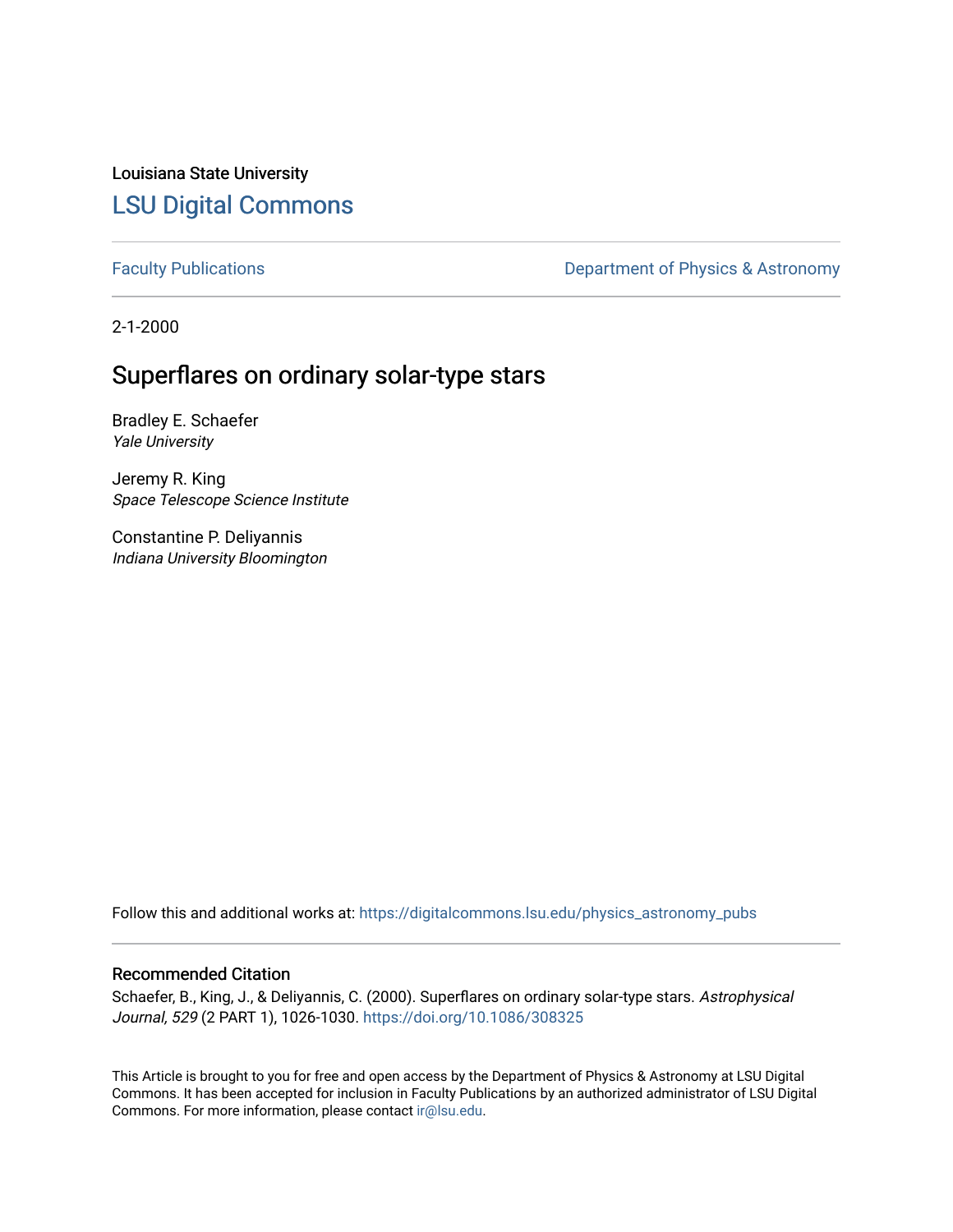## **Clemson University [TigerPrints](https://tigerprints.clemson.edu?utm_source=tigerprints.clemson.edu%2Fphysastro_pubs%2F262&utm_medium=PDF&utm_campaign=PDFCoverPages)**

[Publications](https://tigerprints.clemson.edu/physastro_pubs?utm_source=tigerprints.clemson.edu%2Fphysastro_pubs%2F262&utm_medium=PDF&utm_campaign=PDFCoverPages) [Physics and Astronomy](https://tigerprints.clemson.edu/physastro?utm_source=tigerprints.clemson.edu%2Fphysastro_pubs%2F262&utm_medium=PDF&utm_campaign=PDFCoverPages)

2-1-2000

# Superflares on Ordinary Solar-Type Stars

Bradley E. Schaefer *Yale University*

Jeremy R. King *Clemson University*, jking2@clemson.edu

Constantine P. Deliyannis *Indiana University*

Follow this and additional works at: [https://tigerprints.clemson.edu/physastro\\_pubs](https://tigerprints.clemson.edu/physastro_pubs?utm_source=tigerprints.clemson.edu%2Fphysastro_pubs%2F262&utm_medium=PDF&utm_campaign=PDFCoverPages)

#### Recommended Citation

Please use publisher's recommended citation.

This Article is brought to you for free and open access by the Physics and Astronomy at TigerPrints. It has been accepted for inclusion in Publications by an authorized administrator of TigerPrints. For more information, please contact [kokeefe@clemson.edu](mailto:kokeefe@clemson.edu).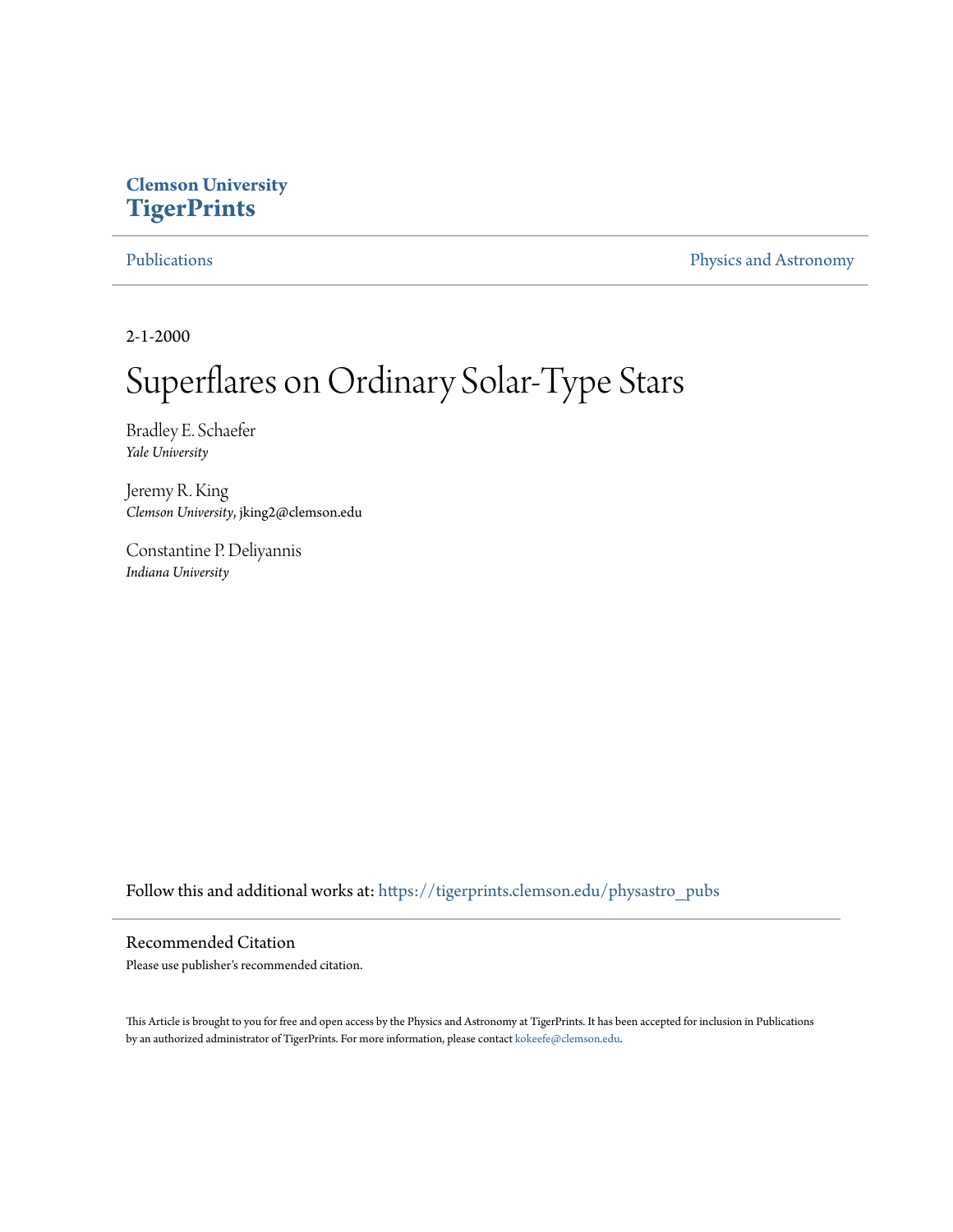#### SUPERFLARES ON ORDINARY SOLAR-TYPE STARS

BRADLEY E. SCHAEFER

Department of Physics, Yale University, JWG 463, New Haven, CT 06520-8121; schaefer@grb2.physics.yale.edu

JEREMY R. KING

Space Telescope Science Institute, 3700 San Martin Drive, Baltimore, MD 21218; jking@stsci.edu

AND

CONSTANTINE P. DELIYANNIS

Indiana University, Department of Astronomy, 319 Swain West, Bloomington, IN 47405; con@astro.indiana.edu Received 1999 September 10; accepted 1999 September 23

#### ABSTRACT

Short-duration Ñares are well known to occur on cool main-sequence stars as well as on many types of "exotic" stars. Ordinary main-sequence stars are usually pictured as being static on timescales of millions or billions of years. Our Sun has occasional flares involving up to  $\sim 10^{31}$  ergs that produce optical brightenings too small in amplitude to be detected in disk-integrated brightness. However, we identify nine cases of superflares involving  $10^{33}-10^{38}$  ergs on normal solar-type stars. That is, these stars are on or near the main sequence, are of spectral class F8–G8, are single (or in very wide binaries), are not rapid rotators, and are not exceedingly young in age. This class of stars includes many of those recently discovered to have planets as well as our own Sun, and the consequences for any life on surrounding planets could be profound. For the case of the Sun, historical records suggest that no superflares have occurred in the last two millennia.

Subject headings: stars: flare  $-$  stars: late-type

#### 1. INTRODUCTION

Astronomy has strong imperatives toward looking at exotic sources and having long exposure times, such that relatively fast variations on reputedly steady sources can easily be overlooked. Astronomers have a poor track record of realizing the existence of new classes of flares until many years after the first definitive observations, such as with ordinary flare stars, supernovae, W UMa stars, gamma-ray bursts, and Mira flares.

The search for fast flares on stars has two severe problems. First, a wide variety of instrumental or environmental artifacts can mimic a brightness increase (Schaefer 1989). Second, sufficiently rare events are difficult to detect. Nevertheless, stellar flares are known to come from many types of stars ranging from faint red dwarfs to many types of " exotic" stars (Schaefer 1989; Haisch, Strong, & Rodonò 1991).

We have been collecting reports in the literature on fast flares as a study of the background for searches of optical flashes from gamma-ray bursts. Some of the reported flashes come from G stars similar to our own Sun. The next section and Table 1 will describe the flares observed on nine ordinary main-sequence stars within half a spectral class of our Sun  $(F8–G8)$ .

#### 2. NINE SUPERFLARES

Groombridge 1830 (HR 4550) has the third largest proper motion on the sky and is the nearest belonging to the old  $(>10 \text{ Gyr})$  halo population of our Galaxy. It has had extensive series of multiple-exposure photographs taken for astrometric studies. On 1939 April 27, a sixexposure plate from the Allegheny Observatory showed Groombridge 1830 to be significantly bright on four of its images (Beardsley, Gatewood, & Kamper 1974). The brightest image was 0.62 mag brighter than normal (in the photographic magnitude system), and the flare duration was slightly longer than 18 minutes. Microdensitometry shows no change in the point-spread function for the flare images, the flare image centers were within 0.  $0.03$  space of the expected position, and all other stars on the plate were constant. The total flare energy (in the blue band alone) is  $\sim$  10<sup>35</sup> ergs with an uncertainty of a factor of a few due to having only four points on the light curve.

 $\kappa$  Ceti generally has the 5875.6 Å He I D3 line in absorption (Danks & Lambert 1985), yet it was seen in emission (Robinson & Bopp 1988) on 1986 January 24 in a spectrum taken at the Ritter Observatory with an intensified Reticon detector at a resolution of  $0.25$  Å and a signal-to-noise ratio of less than 75. The flare spectrum had a 40 minutes integration, while another spectrum that started 29 minutes later showed no He I emission. The emission line has all the hallmarks of a real feature: a narrow superposed telluric absorption line, the correct central wavelength for the radial velocity of  $\kappa$  Ceti, the expected shape for an emission line, no other anomalies in the flare spectrum, and no similar anomalies on any other spectrum. Big Ñares on our Sun also show the He I line in emission (Jefferies, Smith,  $&$  Smith 1959), with no other spectral changes within the range of the  $\kappa$  Ceti spectrum, so the transient line implies that  $\kappa$  Ceti was caught with a big flare. However, the He I line appears in emission in our Sun only when the small flare region is recorded on timescales comparable to the Ñare duration, typically 200 s (Jefferies, Smith, & Smith 1959). The  $\kappa$  Ceti spectrum records the whole disk of the star with an integration 12 times longer than the expected Ñare duration, so the size of the flare must have been very large. We can estimate its relative size by comparing the equivalent widths of the helium line above background for the  $\kappa$  Ceti flare (0.13 Å; Robinson  $& Bopp 1988$  and a solar flare of importance 2  $(0.72 \text{ Å})$ ; Jefferies, Smith, & Smith 1959). However, the equivalent width of the  $\kappa$  Ceti flare must be corrected for the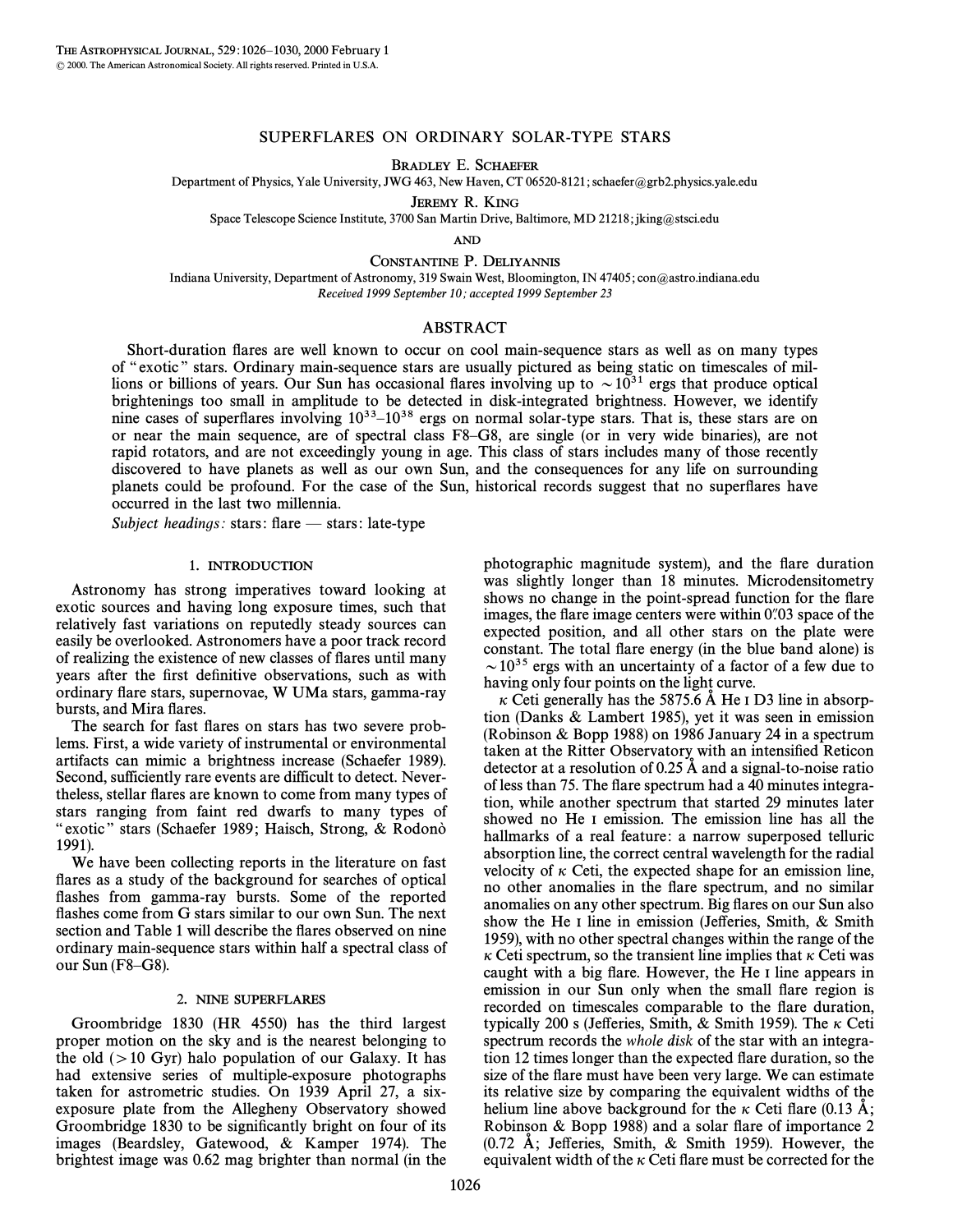short duration during the long exposure (a factor of 12), while the equivalent width of the solar flare must be corrected to that of a whole-disk spectrum (a factor of  $\sim$  3  $\times$  10<sup>-4</sup> for the typical area of an importance 2 flare; see Allen 1976). The corrected ratios of equivalent widths is then  $\sim$  7000, which presumably is comparable to the ratio of total energies. With a solar flare of importance 2 having  $10^{30.4}$  ergs (Allen 1976), we estimate the flare on  $\kappa$  Ceti to involve  $\sim 2 \times 10^{34}$  ergs.

MT Tau has only one known flare, which was discovered during a search for flare stars in the Pleiades at Tonantzintla Observatory (Haro  $&$  Chavira 1969). The flare appears as brightenings on a photographic plate through a U filter consisting of six 10 minute exposures with slight positional offsets between each exposure. G. Haro has rechecked the discovery plate and states that there is no doubt that MT Tau underwent a flare (Weaver  $\&$  Naftilan 1973). MT Tau is not a Pleiades star since it has nonmember proper motion, does not show Ca II or hydrogen emission, and is 5 mag too faint for the Pleiades distance given its spectral classification (Weaver & Naftilan 1973). This classification is G5 V (confirmed by W. P. Bidelman), as measured with the Kitt Peak 84 inch (2.134 m) telescope with a dispersion of 200 Å mm<sup>-1</sup> (Weaver & Naftilan 1973). Based on a spectroscopic parallax, we adopt a distance of 2200 pc; the flare energy (in the  $U$  band alone) is of order 1035 ergs with a factor of 10 uncertainty because of the limited light curve.

 $\pi^1$  UMa was seen to flare in the X-ray band with the imaging detectors on the EXOSAT satellite (Landini et al. 1986). During a 3 hr observation, the star rose from its normal X-ray brightness to a peak in less than 8 minutes, followed by a decay with an e-folding timescale of 1000 s. The flare was detected independently with multiple detectors on  $EXOSAT$  at highly significant levels, from an imaged region centered on the quiescent emission while the background was stable, thus giving strong evidence that the star indeed had a flare. Spectral fits are consistent with an isothermal source of constant emission measure whose temperature peaked at around  $10^{8.0}$  K cooling to  $10^{7.4}$  K. The total energy in the range 0.1–10 keV is  $2 \times 10^{33}$  ergs.

S Fornacis is identified as a variable star for only one incident (Ashbrook 1959). On 1899 March 2, Lewis Swift had discovered a comet in the evening twilight, with confirmation from Lick Observatory. European observers were notified by telegraph, so as darkness fell on 1899 March 6, four observers tried to measure the position of Comet 1899a with respect to nearby bright stars. Three of the observers all independently reported one particular comparison star to be roughly 3 magnitudes brighter than normal, making it hard to recognize the field although the measured astrometric positions were correct for the quiescent star. These observers (in Vienna, Austria, Arcetri, Italy, and Bamberg, Germany) all reported the star bright from 7:37 to 7:54 UT. The observers (J. Holetschek, A. Abetti, and E. Hartwig) were highly experienced and well respected. While the photometric accuracy of the visual reports is not high, the existence of a 3 magnitude anomaly is a very significant claim. The independent discovery by three widely separated and skilled observers and the three astrometric positions remove all doubt about that S For was flaring. The duration of the flare is constrained by the lack of a reported anomaly by E. Millosevich in Rome (who also used S For as a comparison star) at 7 : 13 UT and the normal brightness shown on Harvard plate I22535 at 13:20 UT. So the duration of the flare is from 17 to 367 minutes. The *Hipparcos* distance to S For is 147 pc with a 25% uncertainty, and the flare energy (in the V band alone) is roughly  $2 \times 10^{38}$  ergs with an uncertainty of about 1 order of magnitude due to poor light-curve information.

BD  $+10^{\circ}2783$  was fortuitously in the field of view of Markarian 841 during a series of observations (I. George & S. Drake 1998, private communication) with the ROSAT PSPC on 1992 January 21. This series consisted of four intervals (with 510, 580, 830, and 830 s of data) over a 10 hr period. In the first interval, BD  $+10^{\circ}2783$  was brightening from 1.5 to 1.8 counts per second. The second, third, and fourth intervals (starting 93, 191, and 583 minutes after the first) show the flux at 0.29, 0.20, and 0.13 counts per second, respectively. The excess counts above quiescence totaled 1500 in the four observed time intervals. A spectral analysis is consistent with a coronal plasma with a dominant temperature of 1.4 keV. For a distance of 150 pc (based on a spectroscopic parallax), this corresponds to a flare energy in the range 0.1–2.0 keV of  $3.0 \times 10^{34}$  ergs for just the four observed time intervals alone (I. George & S. Drake 1998, private communication). If the time coverage had been complete and the flare light curve had had an exponential decay, then the actual X-ray energy would have been an order of magnitude higher.

 $o$  Aquilae was monitored with accurate B and V photometry from 1979 May to 1980 September as part of a broad program following many stars at the David Dunlap Observatory (Bakos 1983). On two occasions, the star showed significant flares. The first flare (1979 September 20) had a  $V$ amplitude of 0.09 mag, no significant change in color, and a duration of less than 5 days. The star was measured to be bright in both the  $B$  and  $V$  bands on a single night. The second flare (1980 July 24) had a  $V$  magnitude of 0.09 mag, no significant color change, and a duration of roughly 15 days. The star was measured to be bright on four separate nights in both the  $B$  and  $V$  filters, although the duration and number of the flares are not well constrained. The energy of the second flare (in the  $B$  and  $V$  bands alone) is estimated to be 9  $\times$  10<sup>37</sup> ergs.

5 Serpentis was also followed photometrically during 1979 and 1980, showing significant flares on three occasions (Bakos 1983). The V -band amplitudes were 0.05, 0.09, and 0.07 mag for durations of less than 11, less than 25, and  $3-15$ days, respectively. The colors for each flare were unchanged from normal, except that the last flare is bluer (with a B-band amplitude of 0.12). The first two flares were detected on only one night each in both  $B$  and  $V$ , while the third flare was detected on two nights also in  $B$  and  $V$ . For a 3 day duration, the flare energy (in the  $B$  and  $V$  bands alone) is  $7 \times 10^{37}$  ergs.

UU CrB was observed as a comparison star for a nearby eclipsing binary (Olson 1980). The photoelectric measurements were made with five filters (from ultraviolet to the far red) over 12 nights (16.4 hr total) with repeated cycling between variable, comparison star, check star, and sky. On 1980 May 21, a flare was recorded near the start of its rise, with the peak 45 minutes later. This peak was followed by a decay with a speed comparable to that of the rise, although the photometry stopped a dozen minutes after the peak. A total of 27 independent measures in five filters (interspersed with check star measures) show the flare. Pairs of magnitudes in all five filters taken 2 hr later showed the star at its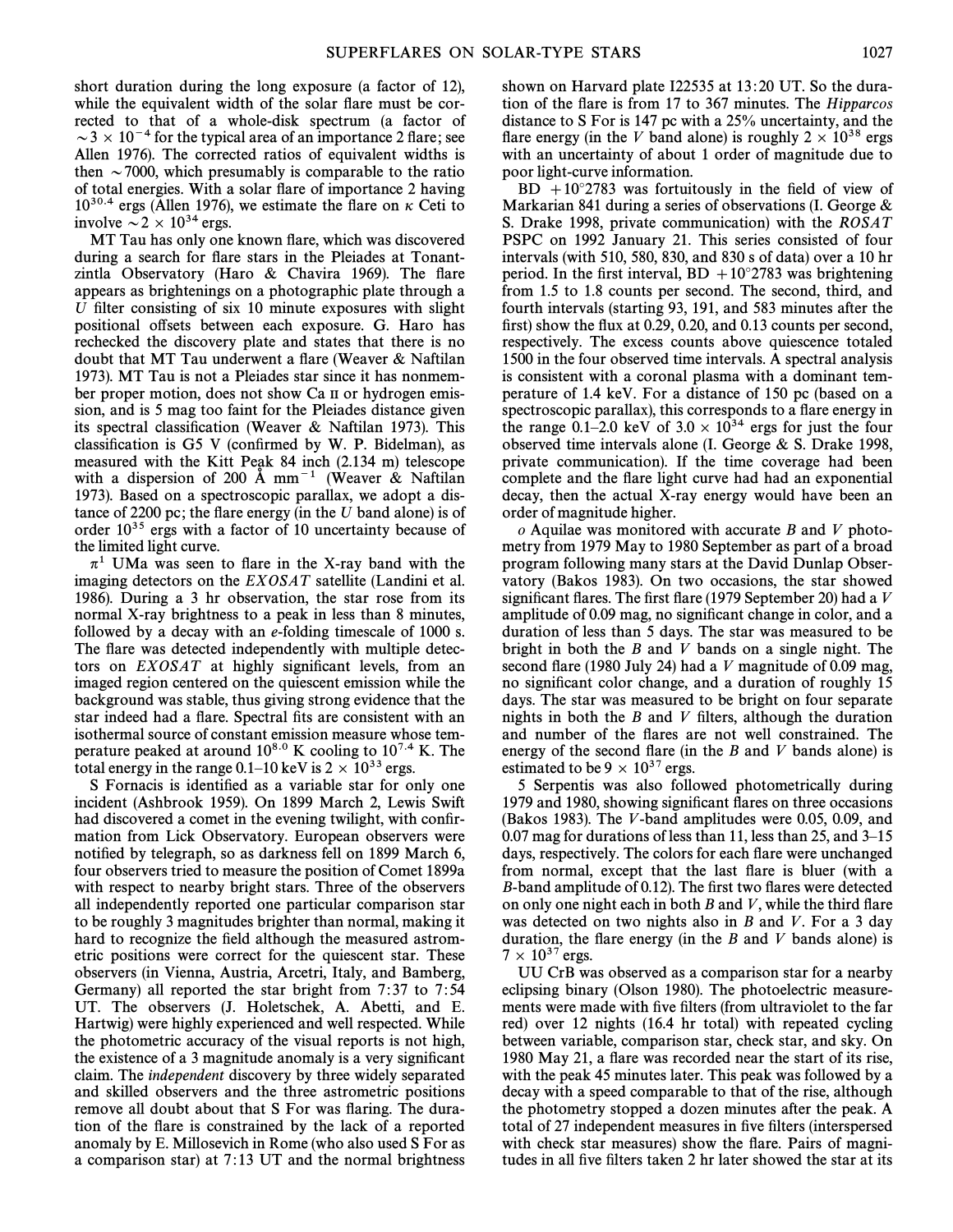quiescent light level. The amplitudes in the u, v, b, y, and  $I_K$ filters are  $0.18$ ,  $0.11$ ,  $0.10$ ,  $0.05$ , and  $0.30$  mag, respectively. The colors of the excess light are extremely blue shortward of 5500  $\AA$  and extremely red longward of 5500  $\AA$ . The total energy (across the observed optical bands) was  $7 \times 10^{35}$ ergs (Olson 1980).

#### 3. SUPERFLARE PROPERTIES

The flare energy from our nine stars can be compared to flares on our Sun. (Distances used for these calculated energies are from Hipparcos and are accurate to better than 10%, except as noted in the previous section.) Typical solar flares have energies of  $10^{29}$  ergs, the largest white-light flare has roughly  $3 \times 10^{31}$  ergs in the visible, and the largest X-ray flare had an energy of  $\sim$  2.5  $\times$  10<sup>31</sup> ergs (Haisch, Strong, & Rodono` 1991). The six optical flares from Table 1 have energies ranging from  $1 \times 10^{35}$  to 9  $\times 10^{37}$  ergs over various fractions of the visible range, and this is more than 3000 times the most energetic solar flares integrating over the entire visible range. Bolometric corrections will substantially increase the total energy emitted by the flares. The two X-ray flares from Table 1 have X-ray energies roughly 100 times and 1000 times the largest solar X-ray flare. The spectroscopic flare on  $\kappa$  Cet has an estimated energy 7000 times that of a solar flare of importance 2. In all cases the conclusion is that they are  $\geq 100$  times that of the largest solar event, even allowing for the uncertainties in the measured energies. This is our justification for calling these flares " superflares."

Could the superflares arise from some previously known stellar flare mechanism on some unknown star hidden in the system? Low-luminosity stellar flare sources (ordinary red dwarf flare stars) can easily reside in the systems without notice, but the observed flare properties are all wrong for this explanation. In particular, three of the Ñares are red or neutral in color, the two X-ray flares have unreasonable energetics, the six optical events require implausible amplitudes, while all events have durations greatly longer than those of flare stars. Known classes of stellar flares that are similar to the observed superflares (RS CVn and BY Dra flares) could arise on companion stars to the primary as part of a double or triple system ; however, their luminosity is roughly equal to that of the primary star and would definitely be identified in the study reported below. So the superflares must arise either from a previously unknown mechanism upon hypothetical companions or arise upon the primary star.

The nine superflare stars appear to be ordinary stars like our Sun, but is it possible that they are very young, rapidly rotating, or in a close binary system ? This is an important question since there are known classes of stellar flares in systems with G star components that are characterized by these properties (T Tauri stars, RS CVn stars, BY Dra stars, and cataclysmic variables). To answer this question, we have collected measurements of quantities that are sensitive to youth, rotation, and duplicity (Table 2). The spectral type, luminosity class, the lithium equivalent widths, rotational  $v \sin(i)$ , and duplicity are from recent literature refer-

TABLE 1 **SUPERFLARES** 

| Star                  | Detector     | $V_{\text{normal}}$ | Amplitude                                     | Duration          | Energy<br>(ergs)                  |
|-----------------------|--------------|---------------------|-----------------------------------------------|-------------------|-----------------------------------|
| Gmb $1830$            | Photography  | 6.45                | $\Delta B = 0.62$ mag                         | 18 minutes        | $E_{B} \sim 1 \times 10^{35}$     |
| $\kappa$ Cet          | Spectroscopy | 4.83                | $EW(He) = 0.13 \text{ Å}$                     | $\sim$ 40 minutes | $E \sim 2 \times 10^{34}$         |
| MT Tau $\ldots$       | Photography  | 16.8                | $\Delta U = 0.7$ mag                          | $\sim$ 10 minutes | $E_U \sim 1 \times 10^{35}$       |
| $\pi^1$ UMa           | X-ray        | 5.64                | $L_{\rm r} = 10^{29}$ ergs s <sup>-1</sup>    | $>$ ~ 35 minutes  | $E_x = 2 \times 10^{33}$          |
| $S$ For               | Visual       | 8.64                | $\Delta V \sim 3$ mag                         | $17-367$ minutes  | $E_v \sim 2 \times 10^{38}$       |
| $BD + 10^{\circ}2783$ | X-ray        | 10.0                | $L_v = 2 \times 10^{31}$ ergs s <sup>-1</sup> | $\sim$ 49 minutes | $E_x \ge 3 \times 10^{34}$        |
| $\alpha$ Aql          | Photometry   | 5.11                | $\Delta V = 0.09$ mag                         | $\sim$ 5–15 days  | $E_{BV} \approx 9 \times 10^{37}$ |
| $5$ Ser               | Photometry   | 5.06                | $\Delta V = 0.09$ mag                         | $\sim$ 3–25 days  | $E_{BV} \approx 7 \times 10^{37}$ |
| $IIICR$               | Photometry   | 8.63                | $\Delta I = 0.30$ mag                         | $>$ ~57 minutes   | $E_{\rm out} = 7 \times 10^{35}$  |

TABLE 2 ARE THE STARS LIKE OUR SUN?

| <b>Star</b>           | Spectrum       | Li EW<br>$(m\overline{A})$ | $v \cdot \sin(i)$<br>$(km s^{-1})$ | S        | $L_{\rm x}$<br>$\text{ (ergs } s^{-1}\text{)}$ | Companion                         |
|-----------------------|----------------|----------------------------|------------------------------------|----------|------------------------------------------------|-----------------------------------|
| Gmb $1830$            | G8V            | 4.0                        | 1.3                                | 0.188    | $< 4 \times 10^{27}$                           | Single                            |
| $\kappa$ Cet          | G5V            | 38                         | 8                                  | 0.366    | $8.2 \times 10^{28}$                           | $V = 9.3$ , $a = 269''$           |
| $MT$ Tau $\ldots$     | G5V            | .                          | .                                  | .        | $< 2 \times 10^{32}$                           | Single                            |
| $\pi^1$ UMa           | $G1.5$ Vb      | 96                         | 9.7                                | 0.367    | $9.3 \times 10^{28}$                           | Single                            |
| $S$ For               | G1V            | 34                         | 7                                  | $\cdots$ | ${2 \times 10^{29}}$                           | $V = 9.3, a = 0\overset{0.6}{.}3$ |
| $BD + 10^{\circ}2783$ | G0V            | $<$ 23                     | 4                                  | .        | $~10^{29}$                                     | Single                            |
| $\sigma$ Aql          | F8 V           | 63                         | 3.9                                | 0.148    | $< 2 \times 10^{28}$                           | $V = 13.4, a = 22"$               |
| $5$ Ser               | <b>F8 IV-V</b> | $\lt$ 3                    | $\overline{2}$                     | 0.140    | $<$ 3 $\times$ 10 <sup>28</sup>                | $V = 9.7, a = 11''$               |
| $UU$ CrB              | F8 V           | < 12                       | 6                                  | .        | $<$ 3 $\times$ 10 <sup>29</sup>                | Single                            |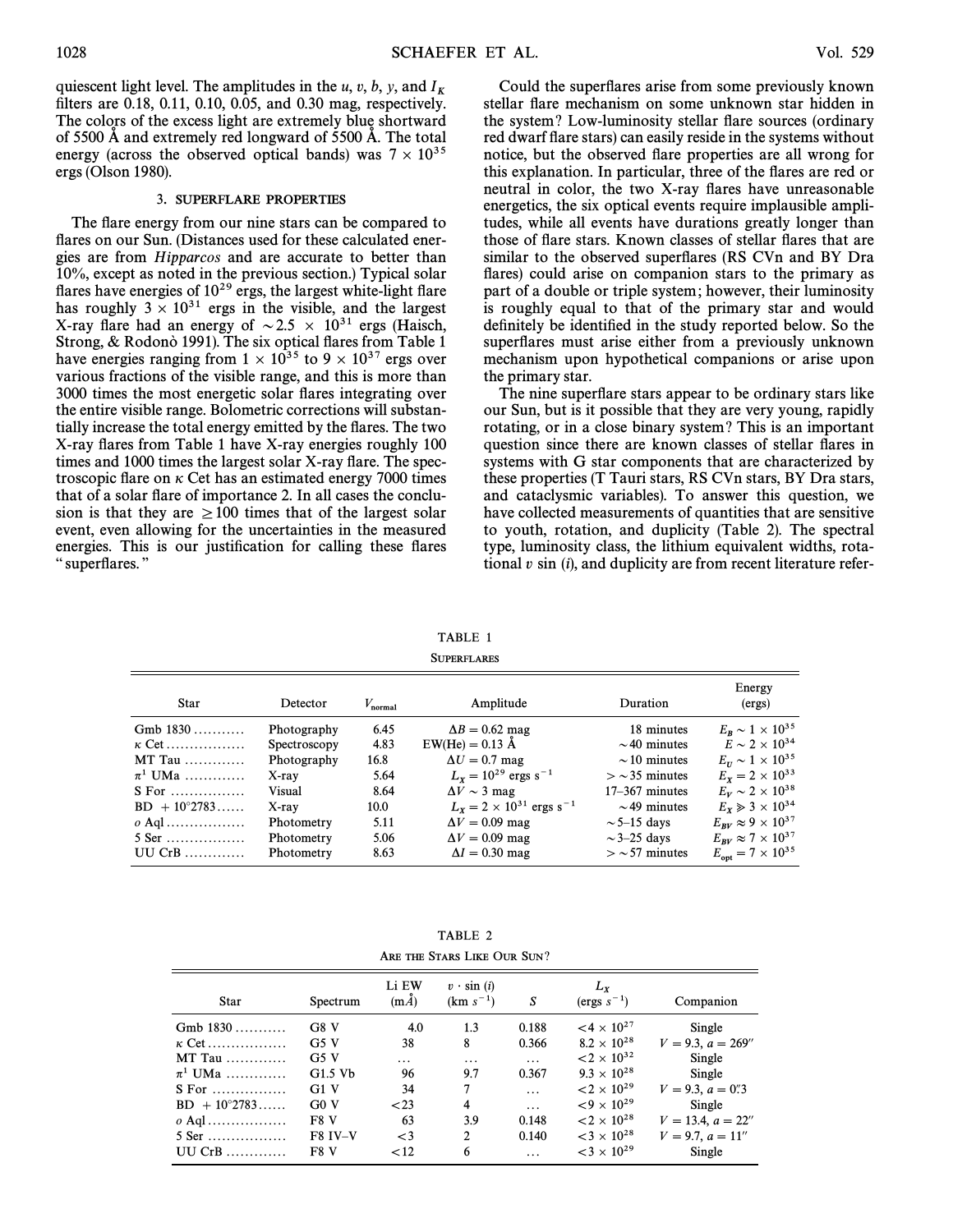enced in SIMBAD. We have observed the lithium equivalent widths and  $v \sin(i)$  for S For, UU CrB, and BD  $+10^{\circ}2783$  with the HYDRA spectrograph on the WIYN 3.5 m telescope in 1996 April. The calcium H and K activity index  $(S)$  is defined in Baliunas (1995). The distances are all from Hipparcos parallaxes except for the distances to MT Tau and BD  $+10°2783$  which are based on spectroscopic parallaxes. The X-ray luminosities are from ROSAT for  $0.1-2.5$  keV. Ordinary stars (as distinct from exotic sources such as pre-main-sequence stars, RS CVn stars, BY Dra stars, and cataclysmic variables) can be reliably distinguished by the simultaneous criteria that the lithium equivalent width must be less than 100 mÅ, the  $v \sin (i)$  is less than 10 km  $s^{-1}$ , the S value is less than 0.5, the X-ray luminosity is less than  $3 \times 10^{29}$  ergs s<sup>-1</sup>, and no radial velocity variations are detectable. All nine of our superflare stars pass these tests as not being very young, rapidly rotating, or in a close binary, so we can definitely rule out all known classes of stellar flares.

Since these stars are  $F8-G8$ , on the main sequence, single (or at least only in very wide doubles), and have no apparent large differences from our Sun, we feel justified in calling the superflare stars "solar-type." This is not to say that the stars have properties identical to those of our Sun; for example, Gmb 1830 and 5 Ser are substantially older than our Sun, while  $\kappa$  Cet and  $\pi^1$  UMa are  $\sim$  1 Gyr in age. Hipparcos parallaxes indicate that three stars (S For, 5 Ser, and o Aql) might be at or perhaps just barely past the main-sequence turnoff. Nevertheless, two of our stars ( $\kappa$  Cet and  $\pi^1$  UMa) have both been independently identified by three groups as among the "best true solar twins" and " solar analogs" (Cayrel De Strobel 1996; Gaidos 1998; DeWarf et al. 1998).

How frequently does an average solar-type star suffer a superflare? With no adequate systematic studies, any rate estimate must be crude. X-ray satellites have logged  $\sim$  20 yr of imaged observations over typical fields of view of  $\sim$  1  $deg<sup>2</sup>$  with approximately one G star per square degree brighter than  $V = 10$  mag (Allen 1976) resulting in two reported Ñares, suggesting a crude average recurrence timescale of a decade. Of the 9110 naked eye stars in the Yale Bright Star catalog (Hoffleit 1982), 4% are main-sequence stars with spectral class  $F8-G8$ , and five have reported superflares in Table 1. An order-of-magnitude estimate is that these stars have been monitored over the last century for  $\sim$  1 yr of time for which a superflare could have been detected. If so, then the average recurrence timescale is of order a century. The usual long-exposure patrol plates are insensitive to flares (Schaefer 1989), but series of short exposures with positional offsets are good for discovering flashes from stars. Of order  $10<sup>4</sup>$  of these chain photographs have been taken, each typically 1 hr in duration covering  $\sim$ 10  $\text{deg}^2$  to typically 15 mag recording  $\sim 10^3$  solar-type stars (Allen 1976). With these estimates, the two events from Table 1 detected with chain photography imply a recurrence timescale of order 600 yr. (The search for gravitational lensing events from MACHOs has not yet placed any useful limits on the superflare rate because G-type main-sequence stars are below the thresholds for bulge and LMC stars and also because the usual detection criteria require  $\geq 6$  times when the star is  $> 0.32$  mag bright.) While these timescales are accurate only to within 1 or 2 factors of 10, it is clear that we are dealing with an average recurrence time of decades or centuries. If only some fraction of the solar-type stars flare, then the rate might be higher.

What is the frequency of the superflares on our Sun? This need not equal the average value for similar stars. Any superflare in the last 150 yr of scientific monitoring of the Sun would definitely have been recognized. Within historical times, a superflare would presumably have been recorded as a bright (oddly colored ?) Sun or a short intense heat wave. Perhaps the most general and reportable phenomenon would likely be a world-spanning aurora visible to equatorial latitudes. In the absence of such reports, the Sun has likely not had any superflares in the last two millennia. On longer timescales, there are few ways to identify all but the most powerful superflares, although we are reminded of the Greek myth of Phaëthon wherein the chariot of the Sun drove too close to the Earth and scorched the Sahara desert. In all, we conclude that our Sun has a significantly lower superflare frequency than the average for the stars in our sample, and perhaps the Sun's rate is zero.

#### 4. CONSEQUENCES

Both superflares and planets are common around normal solar-type stars, so it is natural to examine the consequences of superflares on planets. For a superflare with a 1 hr characteristic duration, the luminosity from the flare will equal the normal luminosity from the star for a  $10^{37}$  ergs event. The flux deposited by a single flare on a planet is  $3.5 \times 10^7$ ergs cm<sup> $-2$ </sup> for a 10<sup>35</sup> erg superflare at a distance of 1 AU. On a rocky surface, this flux is much too low to cause melting or other geophysical effects. On an icy surface, this flux will lead to large-scale melting and the formation of flood plains for superflares with greater than  $\sim 10^{38}$  erg (assuming a composition dominated by water ices, a characteristic absorption depth of 1 cm, and an orbit with radius 5 AU).

The effects of a superflare on a planet with an atmosphere will depend critically on the energy and spectrum of the flare and on the structure of the atmosphere. Possible effects include temporary heating, worldwide aurora, the temporary breakup of an ionosphere, and ozone depletion. The ionizing radiation of gamma rays, X-rays, and energetic protons will not reach the ground but will be absorbed in the upper atmosphere. For an Earthlike atmosphere, this will create nitrous oxides at high altitude, which will start a cycle of ozone destruction that will last long past the end of the superflare. An event with  $\sim 10^{36}$  ergs of ionizing energy will result in roughly 80% ozone loss for longer than a year, with normal stellar ultraviolet light then irradiating the surface (Ruderman 1974).

With either a causal (Rubenstein & Schaefer 1999) or a casual connection between planets and superflares, the superflares might play a significant role in the evolution of any life on the surface of planets or their moons. From the last paragraph, the effects of temperature rises and ultraviolet light at the surface could prove to be damaging to existing life, perhaps to the extent of causing extinctions. Alternatively, the superflares might provide an energy source to create organic molecules (such as the lightning in the Miller-Urey experiment) over the star-facing hemisphere as the first step in the creation of life.